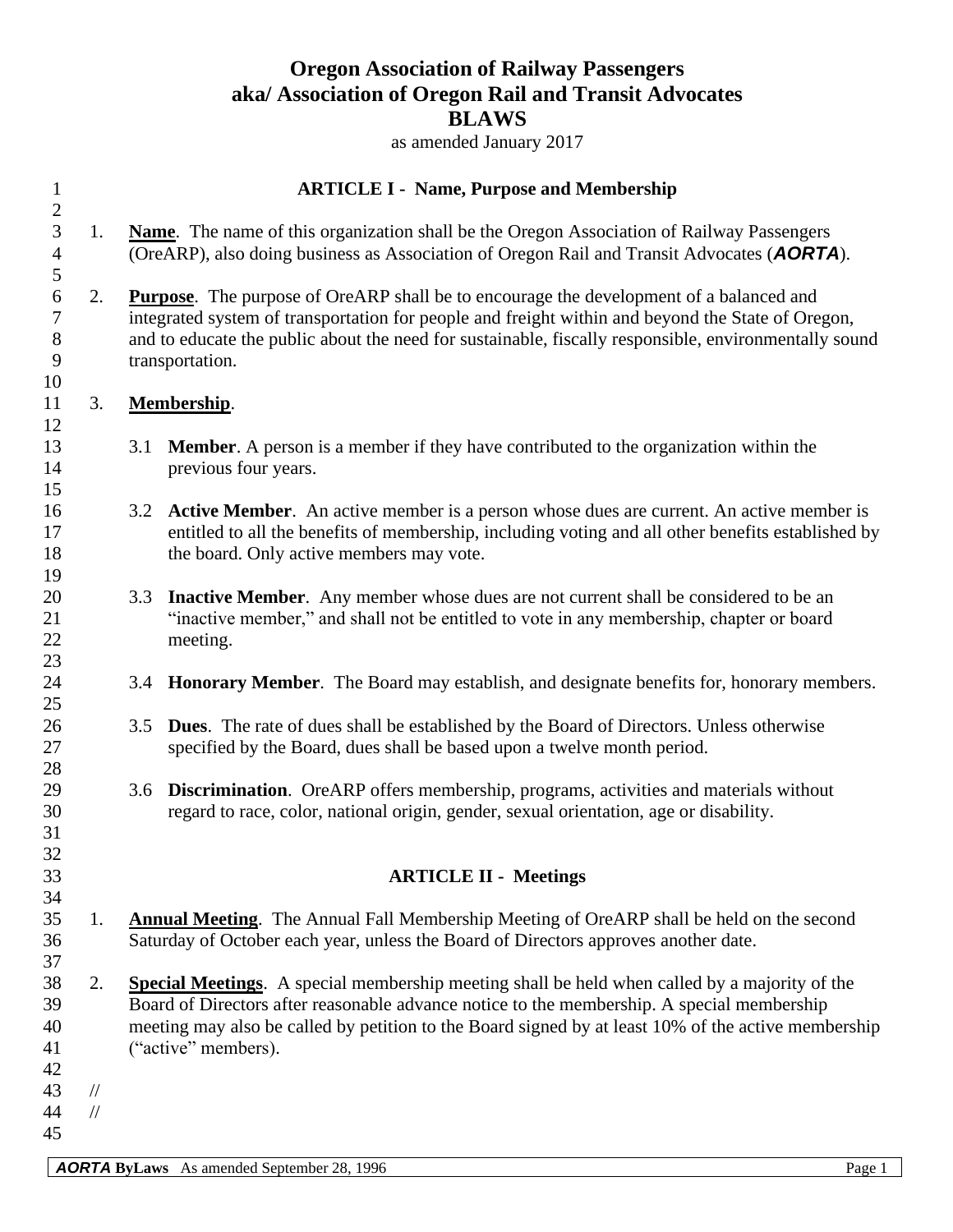| $\mathbf{1}$                                            |    | <b>ARTICLE III - Board of Directors</b>                                                                                                                                                                                                                                                                                                                                                                                                                                                                                                                                                                             |  |  |
|---------------------------------------------------------|----|---------------------------------------------------------------------------------------------------------------------------------------------------------------------------------------------------------------------------------------------------------------------------------------------------------------------------------------------------------------------------------------------------------------------------------------------------------------------------------------------------------------------------------------------------------------------------------------------------------------------|--|--|
| $\overline{c}$<br>$\overline{3}$<br>$\overline{4}$<br>5 | 1. | General Powers. The business and property of OreARP shall be managed and controlled by the<br>Board of Directors. The Board shall have the power and authority to make resolutions consistent<br>with the laws of the State of Oregon and the Bylaws of OreARP to:                                                                                                                                                                                                                                                                                                                                                  |  |  |
| 6<br>$\boldsymbol{7}$<br>$8\,$                          |    | 1.1 Guide the officers and committees of OreARP in the transaction of OreARP's business;                                                                                                                                                                                                                                                                                                                                                                                                                                                                                                                            |  |  |
| 9<br>10                                                 |    | Adopt an annual budget and to expend funds for lawful OreARP purposes;<br>1.2                                                                                                                                                                                                                                                                                                                                                                                                                                                                                                                                       |  |  |
| 11<br>12                                                |    | Adopt policy, recommend policy to the membership, and interpret and implement policy; and<br>1.3                                                                                                                                                                                                                                                                                                                                                                                                                                                                                                                    |  |  |
| 13<br>14                                                |    | 1.4 Exercise all powers necessary for the transaction of OreARP's business, except as reserved by<br>the membership.                                                                                                                                                                                                                                                                                                                                                                                                                                                                                                |  |  |
| 15<br>16<br>17<br>18                                    | 2. | Make up. The Board shall consist of six Directors-at-Large, Chapter Directors, and any Officer<br>who is not a Director at time of election.                                                                                                                                                                                                                                                                                                                                                                                                                                                                        |  |  |
| 19<br>20<br>21                                          |    | <b>Directors-at-large.</b> Three Directors-at-Large shall be elected by the membership to serve on<br>2.1<br>the Board of Directors for two year terms at each annual membership meeting.                                                                                                                                                                                                                                                                                                                                                                                                                           |  |  |
| 22<br>23<br>24                                          |    | 2.1a Directors-at-Large shall be elected by the membership to serve on the Board of Directors<br>for two years at each Annual Fall Membership Meeting.                                                                                                                                                                                                                                                                                                                                                                                                                                                              |  |  |
| 25<br>26<br>27<br>28                                    |    | 2.1b Directors-at-Large shall qualify and begin their term of office on the first of January<br>following the annual membership meeting. Exception: When appointed to fill a vacancy,<br>the person shall immediately qualify.                                                                                                                                                                                                                                                                                                                                                                                      |  |  |
| 29<br>30<br>31                                          |    | 2.2 Chapter Directors. Chapter Directors shall be elected at the local Chapter (see Article V)<br>meeting to serve one year terms.                                                                                                                                                                                                                                                                                                                                                                                                                                                                                  |  |  |
| 32<br>33<br>34<br>35                                    |    | 2.2a Chapter Directors shall be elected by a majority of active members in the chapter present<br>at the Chapter meeting held in September, or at such other time designated by the local<br>chapter. [NOTE: The intent is that Chapter Directors be elected prior to the Annual<br><b>Membership Meeting.]</b>                                                                                                                                                                                                                                                                                                     |  |  |
| 36<br>37<br>38                                          |    | 2.2b Chapter Directors shall qualify and begin their term of office on the first of January<br>following the annual membership meeting.                                                                                                                                                                                                                                                                                                                                                                                                                                                                             |  |  |
| 39<br>40<br>41<br>42                                    |    | 2.2c Each local Chapter shall be entitled to one Director, except that the Portland Area Chapter<br>shall be entitled to qualify two Directors, should a Portland Chapter be qualified.                                                                                                                                                                                                                                                                                                                                                                                                                             |  |  |
| 43<br>44<br>45                                          | 3. | <b>Qualifications.</b> In order to serve as a Director or Officer (see Article IV), a person must be an<br>active member of OreARP.                                                                                                                                                                                                                                                                                                                                                                                                                                                                                 |  |  |
| 46<br>47<br>48<br>49<br>50<br>51                        | 4. | Vacancies. Whenever a vacancy occurs on the Board of Directors by death, resignation,<br>disqualification or from any other cause, the vacancy shall be filled at a regular or special meeting of<br>the membership or a meeting of the local chapter, whichever elected the Director. The Director so<br>elected to fill the vacancy shall hold office for the unexpired term of the Director for whom he or she<br>succeeds, and until his or her successor shall have been elected and shall have been qualified.<br>Vacancies may be filled on an interim basis by the President with the consent of the Board. |  |  |
|                                                         |    | <b>AORTA ByLaws</b> As amended September 28, 1996<br>Page 2                                                                                                                                                                                                                                                                                                                                                                                                                                                                                                                                                         |  |  |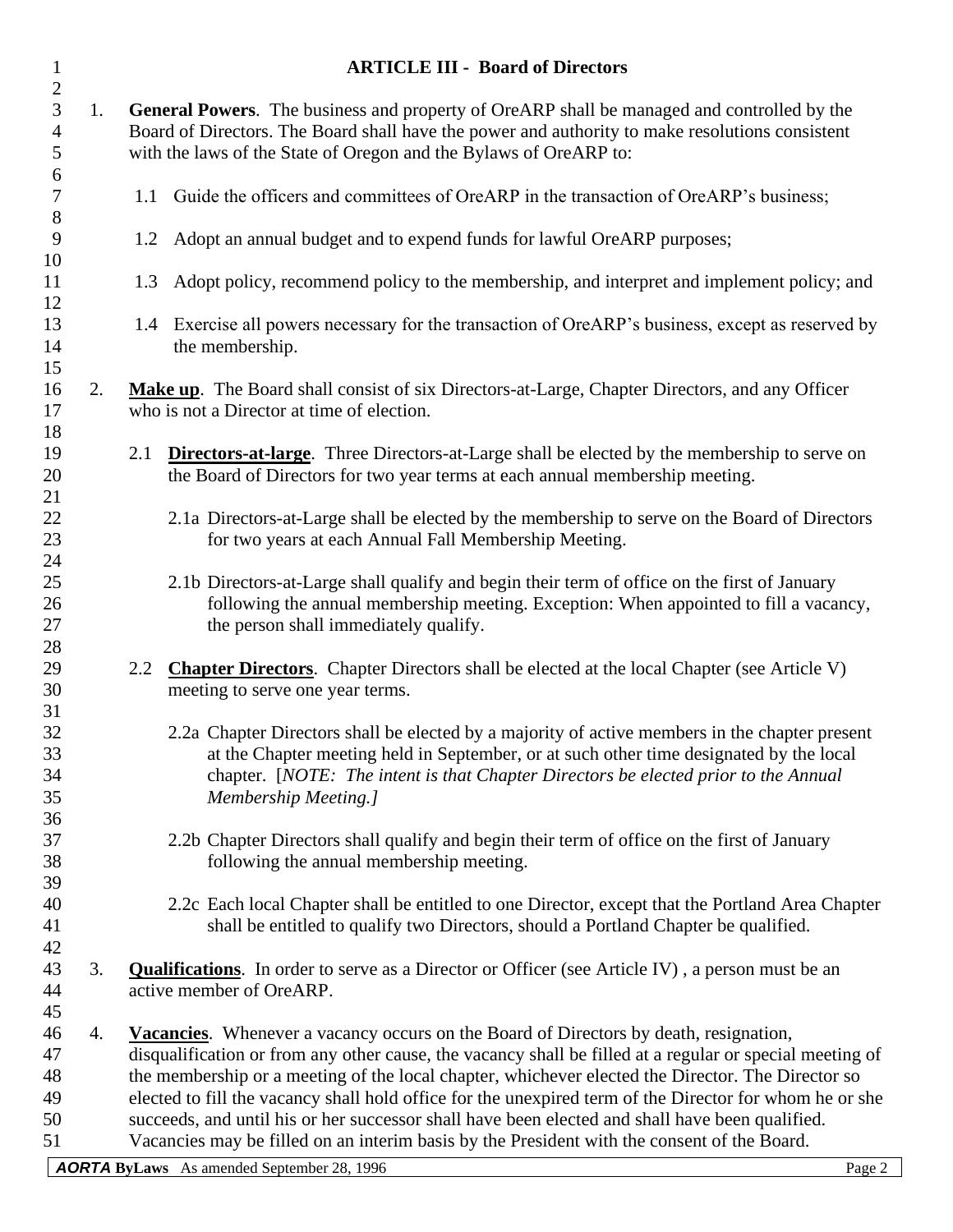- 5. **Removal**. A Director may be removed by the Board of Directors if such Director fails to attend three consecutive meetings of the Board of Directors, unless excused by the President for good and sufficient cause prior to the meeting so missed. A Director shall be removed if such Director fails to qualify as a Director or for good and sufficient cause. Removal of a Director shall be by 2/3 vote of the Board.
- 6. **Meetings**. The Board of Directors shall meet on the fourth Saturday of January of each year, unless the Board votes otherwise, and shall meet again at intervals not to exceed three months, except that any membership meeting shall substitute for the requirement for a Board meeting. Meetings of the Board shall be held only after reasonable notice is given to each Director and Officer when called by 11 the President or any two Directors. A special meeting of the Board shall be held after reasonable advance notice is given to each Director and Officer when called by the President. All meetings of the Board shall be open to the membership.
- 

 

- 7. **Quorum**. A majority of the members of the Board of Directors shall constitute a quorum.
- 8. **Proxy**. If a board member is unable to attend a board meeting, the board member may designate a proxy. In order to designate a proxy the absent board member must communicate the designation with a signed and dated statement, specifying the date of the meeting for which the proxy is valid, or communicate the designation of the proxy by telephone to the President or Vice President, and at least one other board member. The person designated as proxy must be an active member and must not be another board member.
- 9. **Meeting Locations**. Board of Directors meeting may be held in various locations to encourage participation by members and prospective members throughout the state, or by telephone or by mail.

## **ARTICLE IV - Officers and Officer Duties**

 1. **Officers**. The officers of OreARP shall consist of a President, one or more Vice-Presidents, a Secretary, and a Treasurer, all of whom shall serve as members of the Board of Directors.

## 2. **Election and Term of Office**.

- 2.1 The term of office shall begin on the first of January following the Annual Membership Meeting. Beginning 2018, the term of office for each Officer shall be two years, and shall be elected in even numbered years.
- 2.2 The President shall serve no more than two consecutive years. However, if a person serves as President for less than 18 months following the resignation, removal or death of the previous President, that person is eligible for re-election as President for an additional two years. No person shall simultaneously hold more than one statewide office of OreARP.
- 3. **Vacancies**. When a vacancy occurs in an office the vacancy shall be filled by the Board at the next regular or special meeting of the Board of Directors. An officer so elected shall fill the vacancy for the unexpired term of the officer succeeded.
- 4. **Removal**. An officer shall be removed by the Board of Directors if such officer fails to attend a total of three consecutive membership of Board of Directors meetings, unless excused by the President for good and sufficient cause. An officer shall be removed if such officer fails to qualify or for good and sufficient cause.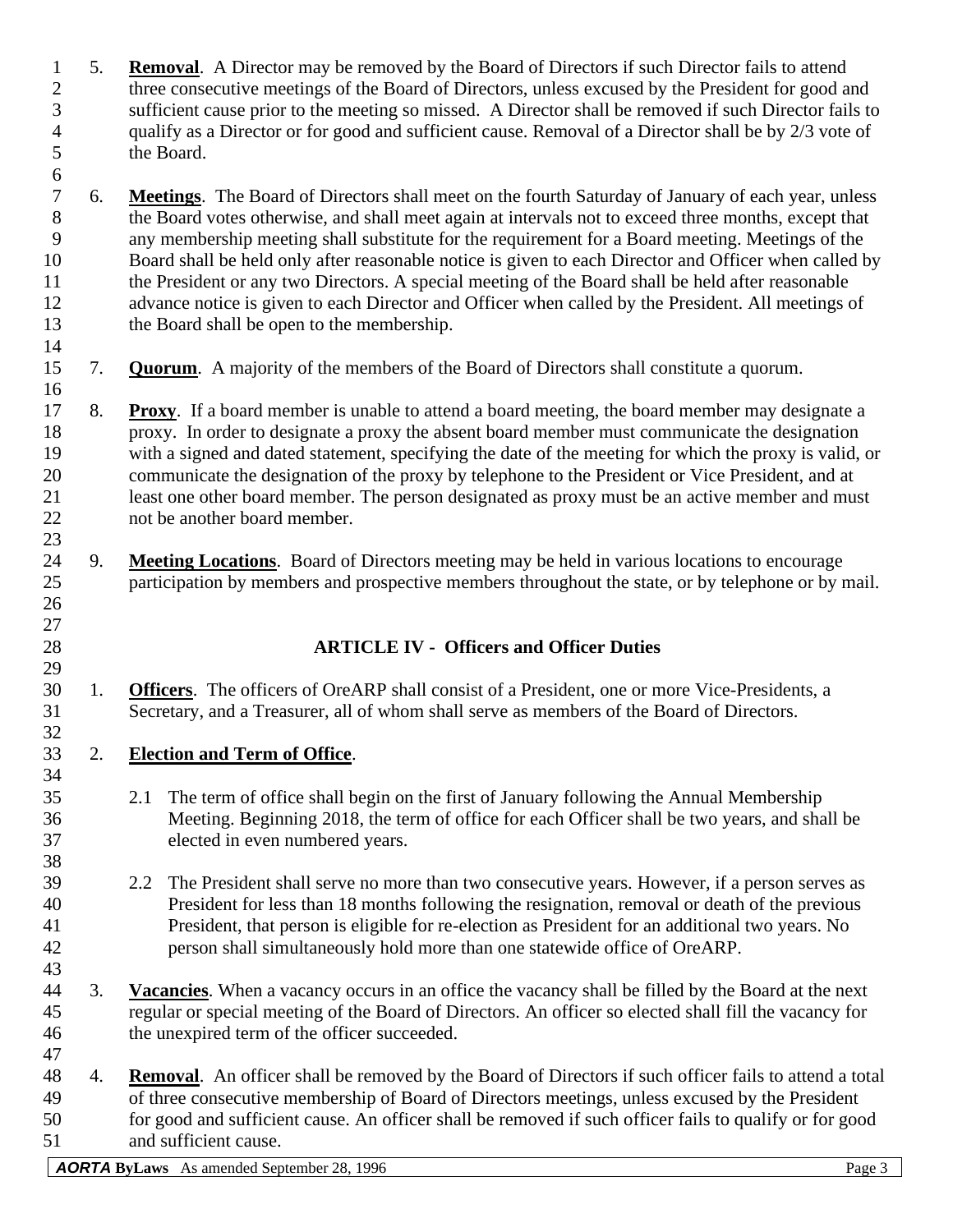*AORTA* **ByLaws** As amended September 28, 1996 5. **President**. The President shall preside at all meetings of the Board of Directors and all meetings of the membership and shall perform such other duties as either the Board of Directors or the membership may authorize or are required or authorized by the Bylaws. The President shall appoint the editorial board of the OreARP newsletter, committees and such committee chairs as deemed necessary. 6. **Vice-President**. The Board shall elect at least one Vice-President. 6.1 **Portland Area Vice President**. The Board may elect one Vice-President who resides in Multnomah, Washington or Clackamas County. 6.2 **Western Oregon Vice President**. The Board may elect one Vice-President who lives in Clatsop, Columbia, Tillamook, Yamhill, Polk, Marion, Lincoln, Benton, Linn, Lane, Douglas, Coos, Curry, Josephine or Jackson County. 6.3 **Eastern Oregon Vice President**. The Board may elect on Vice-President who resides in an Oregon county not listed above. 6.4 The Vice-President, prioritized in the order listed above**,** shall perform the duties of the President in the President's absence or unavailability. 7. **Secretary**. The Secretary shall record and maintain the minutes of all membership and Board of Directors meetings, and shall perform other duties as assigned by the Board. 8. **Treasurer**. The Treasurer shall have charge of all funds belonging to OreARP and shall keep and deposit same for and on behalf of OreARP in an insured bank or banks in such manner as designated by the Board of Directors. The Treasurer shall make a financial report, verbally or in writing, to the President each month and at each membership meeting and Board of Directors meeting. The Treasurer shall maintain a roster of all active OreARP members. 9. **Past-President**. The most recent past President may be an officer and serve on the Board of Directors unless otherwise not qualified. 10. **Funds**. All funds of OreARP shall be under the supervision of the Board of Directors and shall be handled and disposed in such manner and by such officers and agents or OreARP as the Board of Directors may authorize by resolutions from time to time. 11. **Bills, Checks, etc**. All bills, payable notes, checks, drafts, warrants, agreements and other instruments or contracts shall be signed by the Treasurer and, unless directed by the President, countersigned by the President or Vice-President. 12. **Committee Chairs**. The committee chairs, in conjunction with the President, may name such members of the committee as they deem necessary and appropriate. The committee members shall be subject to the ratification of the President of OreARP. The committee chairs or members of the committee need not be members of OreARP or qualify as an officer or director. // // // //